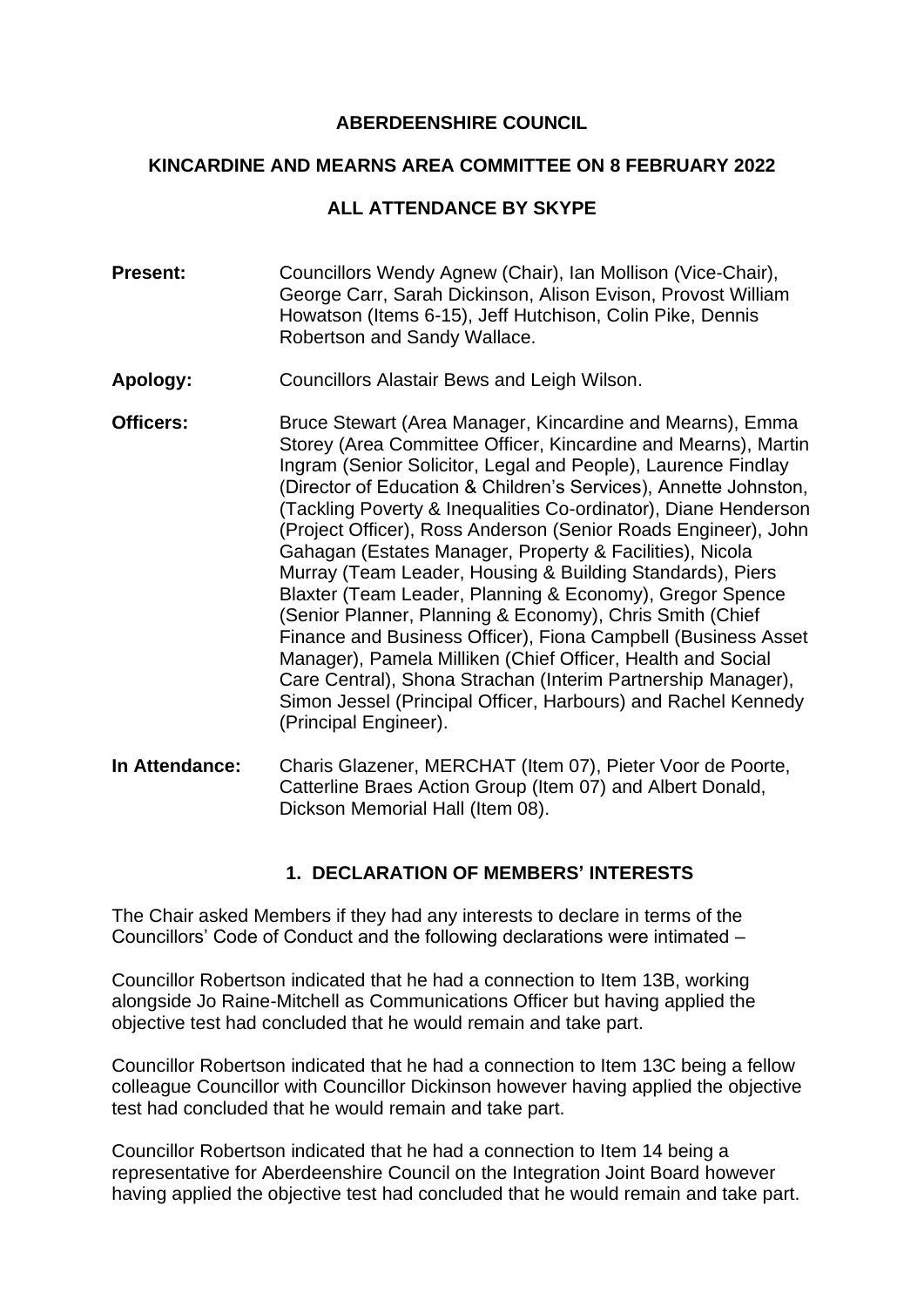Councillor Robertson indicated that he had a connection to Item 6 being a member of Kincardine and Mearns Citizens Advice Bureau however having applied the objective test had concluded that he would remain and take part.

Councillor Robertson indicated that he had a connection to Item 14 being a member on the Grampian NHS board however having applied the objective test concluded that he would remain and take part.

Councillor Dickinson indicated that she had a connection to Item 13C being related to the applicant and as the planning application is her place of residence and having applied the objective test had concluded that she would withdraw and not take part.

Councillor Evison indicated that she had a connection to Item 6 and provided a transparency statement, as daughter works for Scarf and this is mentioned within the report however having applied the objective test concluded she had no interest to declare.

Councillor Evison indicated that she had a connection to Item 13B and provided a transparency statement, as she works alongside and has carried out previous work with Jo Raine-Mitchell however having applied the objective test concluded that she would remain and take part.

Councillor Evison indicated that she had a connection to Item 13C and provided a transparency statement, as Councillor Dickinson is a colleague however having applied the objective test concluded that she would remain and take part.

Councillor Mollison indicated that he had a connection to Item 13C, and provided a transparency statement being a fellow colleague and friend of Councillor Dickinson however having applied the objective test concluded that he would remain and take part.

Councillor Carr indicated that he had a connection to Item 7 being involved with some of the activities carried out by Merchat however having applied the objective test concluded that he would remain and take part.

### **2A. STATEMENT ON EQUALITIES**

In making decisions on the following items of business, the Committee **agreed**, in terms of Section 149 of the Equality Act, 2010:-

- (1) to have due regard to the need to:-
	- (a) eliminate discrimination, harassment and victimisation;
	- (b) advance equality of opportunity between those who share a protected characteristic and persons who do not share it; and
	- (c) foster good relations between those who share a protected characteristic and persons who do not share it.
- (2) where an Integrated Impact Assessment was provided, to consider its contents and take those into account when reaching its decision.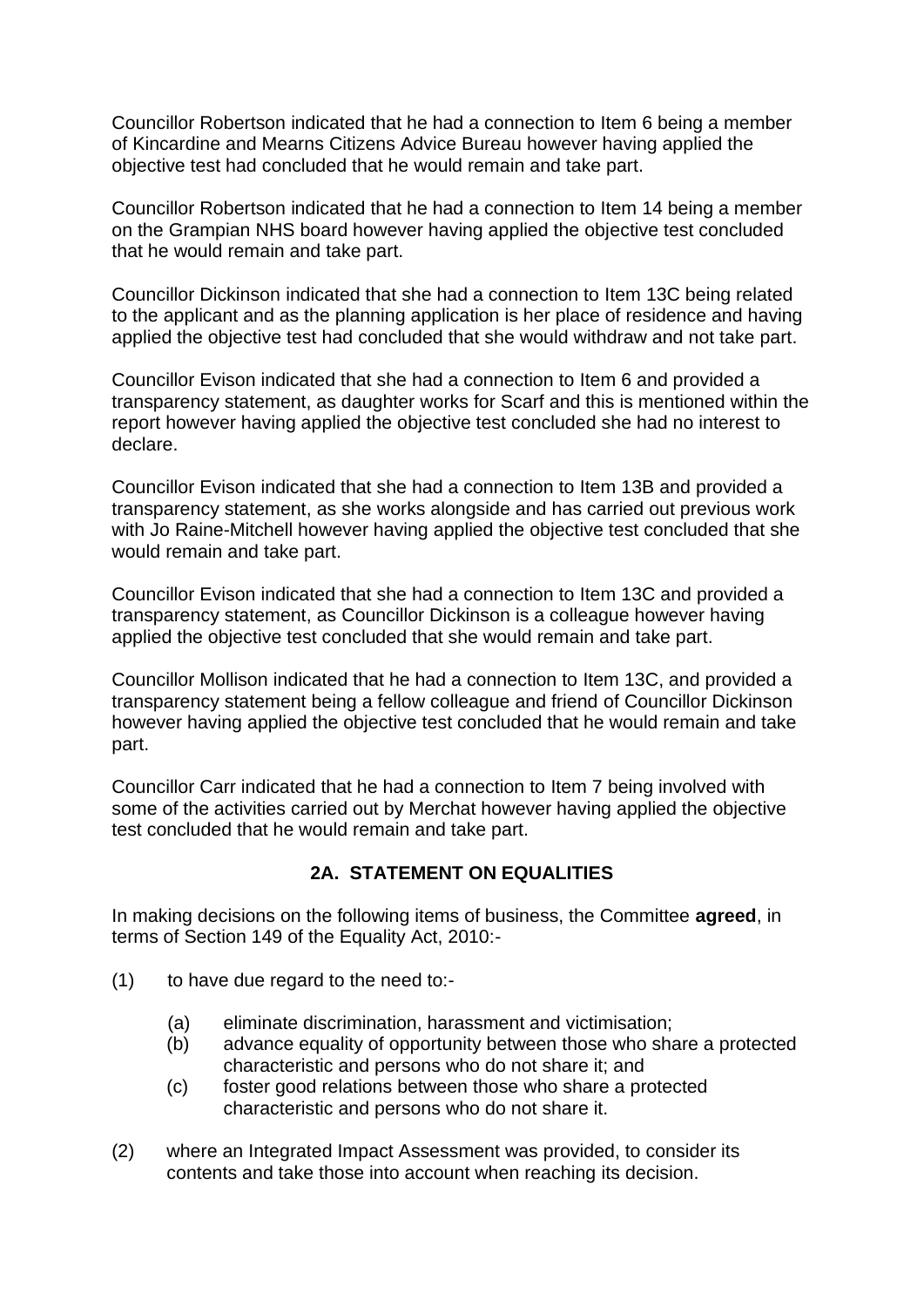## **2B. RESOLUTION**

The Committee **agreed** in terms of Section 50A (4) and (5) of the Local Government (Scotland) Act 1973, to exclude the public from the meeting during consideration of the items specified below so as to avoid disclosure of exempt information of the class described in the undernoted paragraphs of Part 1 of Schedule 7A of the Act.

| <b>Item No</b> | <b>Paragraph No of Schedule 7A</b> |
|----------------|------------------------------------|
| 15             | 08                                 |

The Chair indicated with regards to Item 14 there was a great deal of public interest with regards to a Vaccination Centre and that this report would be included as part of the public meeting, the Committee **agreed** to hear item 14 in public.

### **3. MINUTE OF MEETING OF KINCARDINE AND MEARNS AREA COMMITTEE OF 18 JANUARY 2022**

The Committee had before them and **approved** as a correct record the Minute of Meeting of the Committee of 18 January 2022.

# **4. STATEMENT OF OUTSTANDING BUSINESS**

A report by the Director of Environment and Infrastructure Services had been circulated presenting the outstanding business for Kincardine and Mearns Area Committee as of 8 February 2022.

### **5. EDUCATION & CHILDREN'S SERVICES MID-YEAR PERFORMANCE MONITORING REPORT – APRIL TO SEPTEMBER 2021 (COUNCIL PRIORITIES: AREA PLAN 2021-2023)**

There had been circulated a report by the Director of Education and Children's Services which provided an update on progress in relation to Education and Children's Services outcome indicators, which demonstrated progress on delivering the Aberdeenshire Council Plan Priorities linked to the Kincardine and Mearns Area Plan.

The Director of Education and Children's Services presented the performance report and explained that many Education indicators were only reported annually. With regards to the Community Learning and Development (CLD) Service, it was highlighted that 80% of adults engaging with CLD had achieved their intended learning outcomes and the Service was focussing on social isolation, family learning and mental health and wellbeing.

The Committee **agreed** to:

1. Note the progress made during April to September 2021 toward achieving the Council Plan Priorities 2020-2022 linked to the Kincardine and Mearns Area Plan 2021-2023; and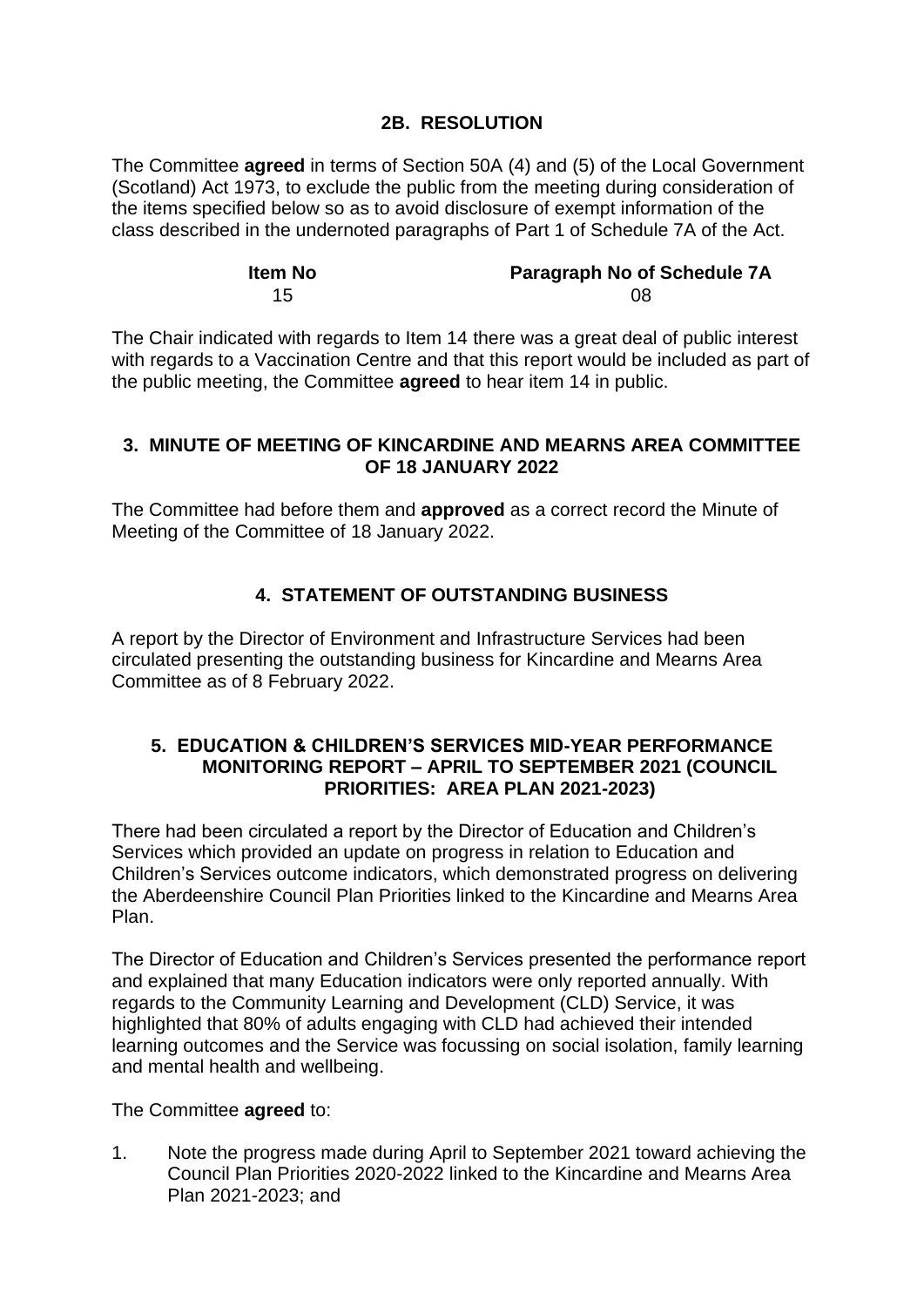2. Instruct the Director of Education and Children's Services to continue to present performance reports to the Area Committee on a six-monthly basis, evidencing progress and performance with delivery of the Council Plan linked to the Kincardine and Mearns Area Plan.

# **6. TACKLING POVERTY & INEQUALITIES – PROGRESS REPORT**

A report by the Director of Business Services was circulated to Members providing an update on the progress made delivering the priorities and outcomes of Tackling Poverty & Inequalities Strategic Partnership Group.

Members heard from the Tackling Poverty and Inequalities Co-ordinator who outlined the report and welcomed any questions. Members asked a number of questions with regards to raising awareness of the support that is available, with regards to principles of investment and Participatory Budgeting, how are we approaching community wealth building and do digital platforms assist with reducing the stigma to be able to access information and increase presence within the community.

The Committee **agreed** to:

- 1. Acknowledge and support the progress made in tackling this agenda and provide comments on the Action Plan and the Tackling Poverty & Inequalities annual report which will be reported to the Communities Committee and will inform the final Local Child Poverty Action Report, and
- 2. Identify mental health as a specific local concern which the Tackling Poverty and Inequalities Strategic Partnership could be asked to consider, as part of the development of further plans.

# **7. COASTAL COMMUNITIES FUND**

A report by the Director of Environment and Infrastructure Services was presented to Members seeking agreement to disburse the sum of £89,558.75 Coastal Communities Funds allocated.

The Area Manager introduced the report and advised that speakers from Mearns Heritage Coastal Trail and Catterline Braes Action Group were present to outline their projects and answer any further questions. Members heard from Charis Glazener who outlined the work that Merchat had previously carried out and the next stages of the project. Pieter Voor de Poorte spoke on behalf of the Catterline Braes Action Group in support of their future project. Members welcomed all the projects and commended the groups for the invaluable work they carry out.

The Committee **agreed** to:

1. Consider and approve the applications submitted to the proposed funding allocations for projects which meet the criteria within coastal communities in Kincardine and Mearns: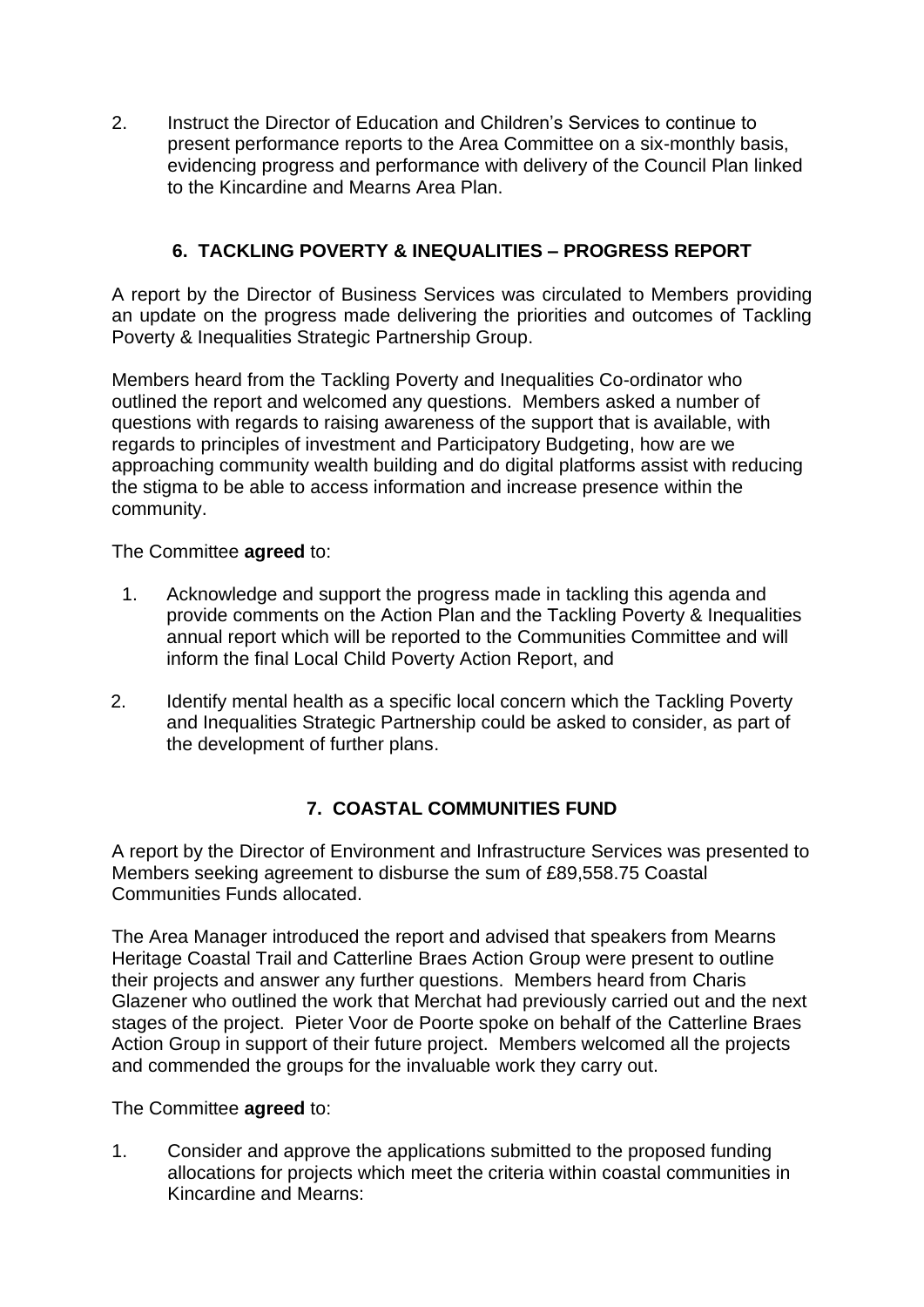- Bervie Braes Path £22,925.75,
- Mearns Heritage Coastal Trail £40,000.00, and
- Catterline Braes Feasibility Study £25,000.00
- 2. Agree in principle to allocate £50,000 from the 2022/23 Coastal Communities Area allocation to the Mearns Heritage Coastal Trail to allow the completion of the next phase of rock armour on the coastal path to prevent further erosion.

## **8. AREA COMMITTEE BUDGET**

A report was circulated by the Director of Environment and Infrastructure Services as four applications had been submitted for funding from the Kincardine and Mearns Area Committee Budget from Dickson Memorial Hall, Bervie Caledonian Football Club, Durris Kirkton Hall and St James Episcopal Church.

The Area Manager introduced the report, outlined all the applications and welcomed any questions. As part of the requirement of the Area Committee Budget criteria, Albert Donald spoke on behalf of the Dickson Hall, he outlined the need for a new fire control panel and the financial difficulties the hall faced throughout the pandemic.

Members discussed the applications and commended the groups for all their work and resilience, taking into consideration the difficult circumstances they had faced over the last eighteen months.

The Committee **agreed** to approve the grants from the Area Committee Budget as follows:

- a) Dickson Memorial Hall £5,205.60
- b) Bervie Caledonian Football Club £3,600.00
- c) Durris Kirkton Hall £1,800.00, and
- d) St James Episcopal Church £2,000.00.

#### **9. AREA PLAN**

A report by the Director of Environment and Infrastructure Services was circulated to Members providing an update in relation to projects/actions within the Kincardine and Mearns Area Plan.

The Area Manager introduced the report and welcomed any comments on the first progress report on the Kincardine and Mearns Area Plan. The Committee discussed the report and **agreed** to:

- 1. Note progress made in relation to the projects/actions contained within the Kincardine and Mearns Area Plan which support the Council Plan  $2020 - 22$
- 2. Request further information as follows: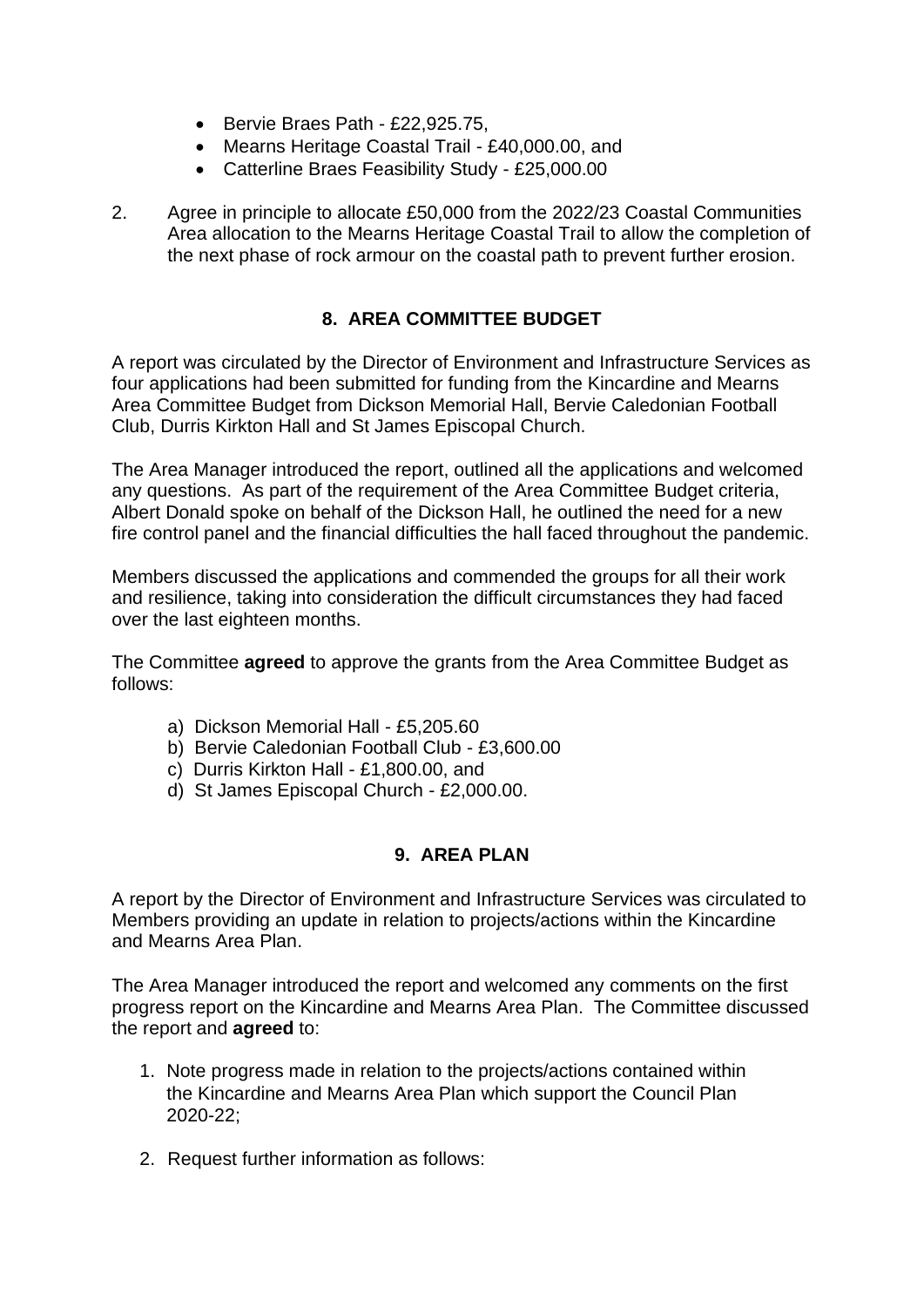- a. Education updates required on Mackie Academy and Catterline Primary,
- b. 3.15 update required with regards to Carlton House,
- c. Page 121 Newtonhill library, further update to be provided,
- d. Portlethen Pool request a further update,
- e. 2.23 Accurate update to reflect the funding provided by the Friends of Stonehaven Pool, and
- f. 6.02 Update required.
- 2. Instruct the Area Manager to continue to present progress reports to the Committee on a six-monthly basis, in line with the Performance Management Framework, evidencing progress and performance with delivery of the Council Plan 2020-22; and
- 3. Provide the following comments on the report;
	- a. To ensure the Area plan is Kincardine and Mearns specific,
	- b. To ensure progress is made timely and reflected in the progress indicator,
	- c. Suggest updates should be clear and refrain from using acronyms,
	- d. To ensure updates are provided timely to meet the Committee deadlines to ensure the most up to date report is published,
	- e. To share positive updates when we have been able to make progress, and
	- f. Suggest we continue to provide updates through briefings, emails and Ward meetings and that Pentane should not replace these.

## **10. SURPLUS PROPERTY POLICY**

A report was circulated by the Director of Business Services seeking comments from Members on the Draft Revised Surplus Property Policy to be considered by Business Services Committee meeting on 21 April 2022.

The Estates Manager introduced the report and referred to workshops held with Area Committees, where suggested changes to the Policy had been limited. Giving community groups early notice of disposals had been raised but officers were of the view that community interest would be more appropriately addressed through the Community Asset Transfer Policy.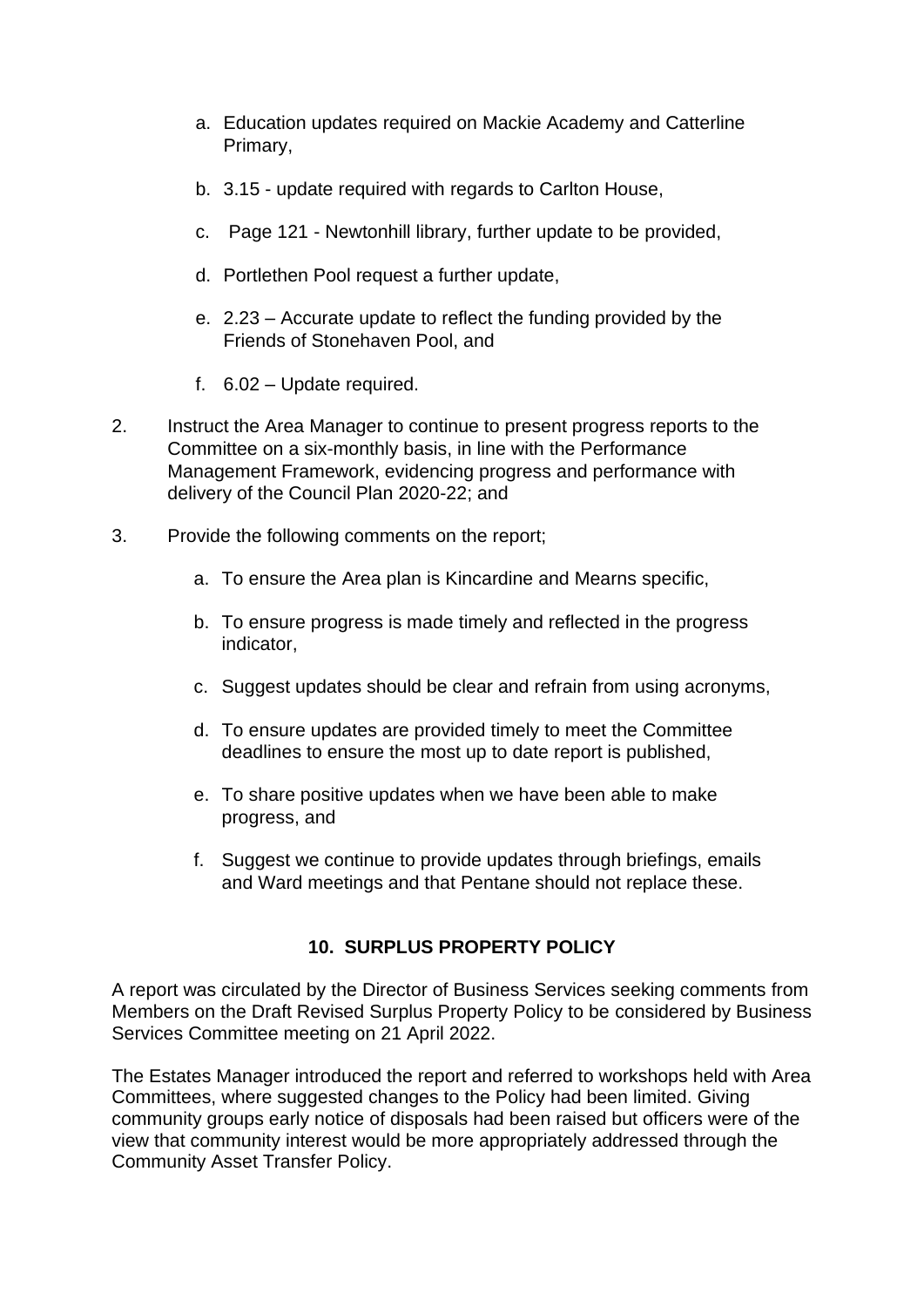The Committee fully discussed the report. Members considered the approach in dealing with community groups interested in an available property and when they could be made aware within the process. Members asked a number of questions regarding timeframes associated with asset disposal, future ways of working with the communities with regards to the asset disposal and, guidance available with regards to engagement.

Members were advised that the policy included steps to include all Services before proceeding to disposal. The Estates manager advised that the stated primary purpose of the policy was to support the Capital Plan in disposing of properties quickly.

The Committee **agreed** to provide the following comments to the Business Services Committee in respect of the Draft Revised Surplus Property Policy provided at Appendix 1 to the report as follows:

- 1. The Committee raised concerns regarding the purpose of the policy, a policy for the Council or for serving the Communities. Suggested the policy should be looking forward to work with Communities when considering asset disposal,
- 2. The Committee strongly suggested that the operational route must include the Area Team rather than Service to Disposal route, thus having a greater emphasis on the Area Team. This would ensure that the locality plans were reflected and the local needs considered,
- 3. The Committee suggested that Community Councils would be a good place to start being involved, acknowledged and being notified at start of the process,
- 4. The Committee suggested that the policy should include the procedures and outline the process, and
- 5. The Committee stated that a step was missing in the disposal process and suggested the need for a structure to recognise where Communities sit within this process, and
- 6. The Committee requested a public list of all common good assets be available for Business Services Committee on 21 April 2022.

## **11. ABERDEENSHIRE COUNCIL CARE AND REPAIR UPDATE 2020/21**

A report by the Director of Environment and Infrastructure Services was circulated providing a performance report for Aberdeenshire Council's Care and Repair Service to inform members of future service development**.** The Team Leader introduced the report, the Committee discussed and **agreed** to note the contents of the performance report at Appendix 1*.*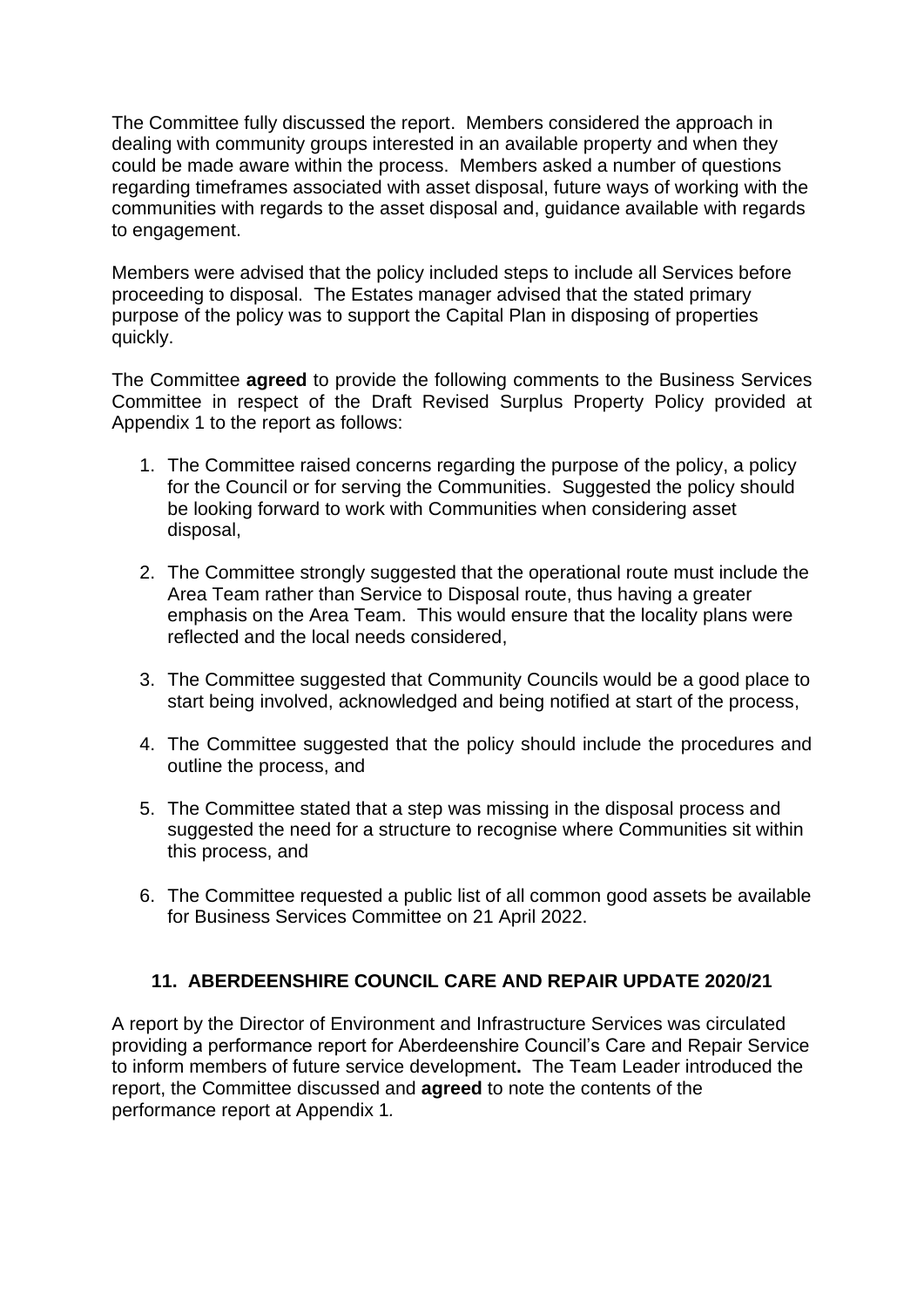# **12. ABERDEENSHIRE DEVELOPMENT PLAN SCHEME 2022**

A report by the Director of Environment and Infrastructure Services was circulated to The Committee asking Members to discuss and provide comments on the Development Plan Scheme (DPS) to be presented for approval to Infrastructure Services Committee on 10 March 2022.

The Team leader introduced the report and welcomed any questions and comments. The Committee discussed the report and **agreed** to note the contents and provided the following comment on the draft Development Plan Scheme 2022, which is set out in the Appendix to this report, to Infrastructure Services Committee on 10 March 2022;

> a) To consider the use of language within the report and look to make it user friendly for all.

### **13. APPLICATIONS FOR DETERMINATION**

The following planning applications were considered along with any objections and representations received in each case and were dealt with as recorded in the **Appendix** to this Minute.

| <b>Reference Number</b> | <b>Address</b>                                                                                                                                                                 |
|-------------------------|--------------------------------------------------------------------------------------------------------------------------------------------------------------------------------|
| (A) APP/2021/2075       | Full Planning Permission for Change of Use of Shop (Class<br>1) to Hot Food Takeaway (Sui Generis) and Installation of<br>Flue and Fan at The Gourdon Shop, Brae Road, Gourdon |
| (B) APP/2021/2188       | Full Planning Permission for Change of Use of Sui Generis<br>(Coastguard Station) to Class 4 (Business) at Coastguard<br>Station, Boatie Row, Cowie, Stonehaven                |
| (C) APP/2021/2796       | Full Planning Permission for Alterations to Dwellinghouse at<br>Maisley, 38 Arduthie Road, Stonehaven                                                                          |

#### **14. SUPPLEMENTARY PROCUREMENT PLAN FOR THE HEALTH AND SOCIAL CARE PARTNERSHIP - PROCUREMENT APPROVAL**

A report by the Chief Officer, Aberdeenshire Health and Social Care Partnership was presented to Members for the Committee to implement the Direction to procure the items on the Supplementary Procurement Plan to implement the works to refurbish the Invercarron Resource Centre (IRC) to a Vaccination Centre.

The Chief Finance and Business Officer introduced the report and outlined the reasons for the report being before Members. Colleagues were also in attendance to answer any questions.

Members asked a number of questions in regards to the parking assessment that was carried out during school holidays, why was IRC identified as the only premises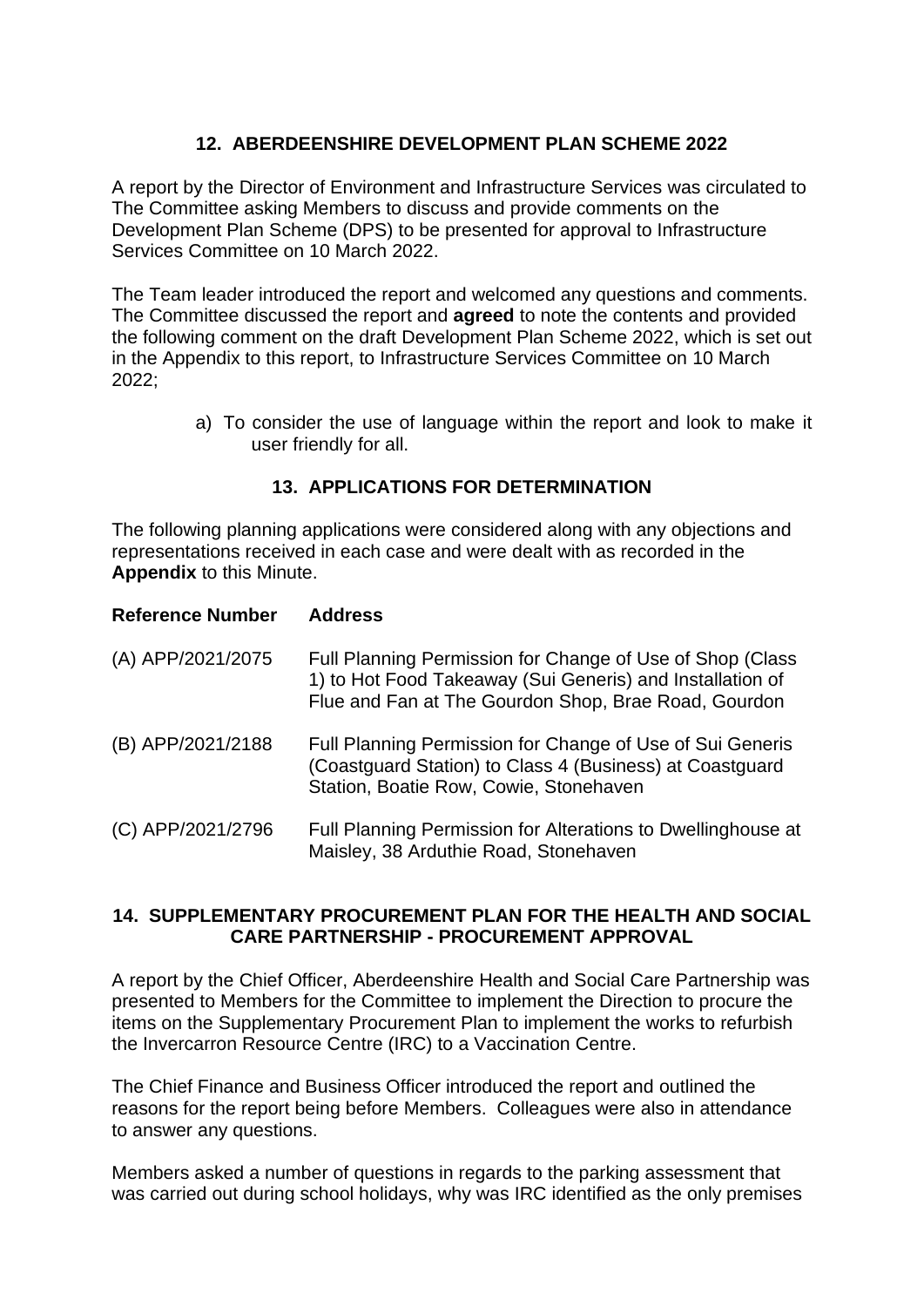suitable, the engagement that was carried out with the users of the IRC, the layout of the proposal and the large spaces unoccupied and the reasoning as to why the report is presented at this late stage when this has been known since 2018.

Members heard that Forest View was a base that delivered services to those with learning disabilities and that there were current plans in place for a public dental service, ruling this out as a suitable location. Other buildings had also been considered, Carlton House, Stonehaven Town Hall, Stonehaven Community Centre, Allardice Street Council Office, Kincardine Community Hospital and various industrial units within Stonehaven. New builds were also a consideration however due to the budget spend deadlines this was not suitable. Other locations had been discounted for a number of reasons, parking, layout and being able to meet clinical requirements. Members heard that the Service was aware of the requirement in 2018 and plans had commenced however with the pandemic the situation had somewhat dramatically changed. With regards to the space and layout as per the plans for IRC, the layout was to allow a one way system and to take social distancing into consideration.

All groups that previously used IRC had been contacted to look for alternative uses, not all have responded, however consultation was continuing to look for alternative bases for those that wish support. Members heard that the delivery of a Vaccination Centre should be in place by the end of March 2022 and that this was a requirement of the funding being made available.

Members queried if other sites could be considered as a longer term vaccination centre in the future, that any decision made could be under review, so that if an alternative building became available it could be considered at a future date.

Members asked when did the Integration Joint Board endorse the decision and discuss this report, as 2.3 is misleading as not endorsed by the whole IJB board the direction was carried out through Special Urgency Power, through the Chair, Vice Chair and a Chief Officer. Members specifically asked where will Kincardine and Mearns residents go for vaccinations if there is no vaccination centre within Stonehaven.

Members heard the Service are looking to build on the success of delivering Covid vaccinations, take up has been successful in Stonehaven as a location and it is hoped that this could be built on and continue to be successful. GPs surgeries will no longer be carrying out vaccinations and the HSCP are now responsible for their delivery. Stonehaven was the only town considered within Kincardine and Mearns due to its population size and good transport links.

Members suggested the need for more engagement and consideration of the community relationship with the building and recognition of the value it holds within the Community. Members heard that should the report be refused it would be presented to a future Communities Committee. .

Councillor Robertson seconded by Councillor Evison **moved** to support Officers recommendation with the added reassurances that annual reviews will take place to look for alternative buildings and if to be relocated a report be brought back to Kincardine and Mearns Area Committee.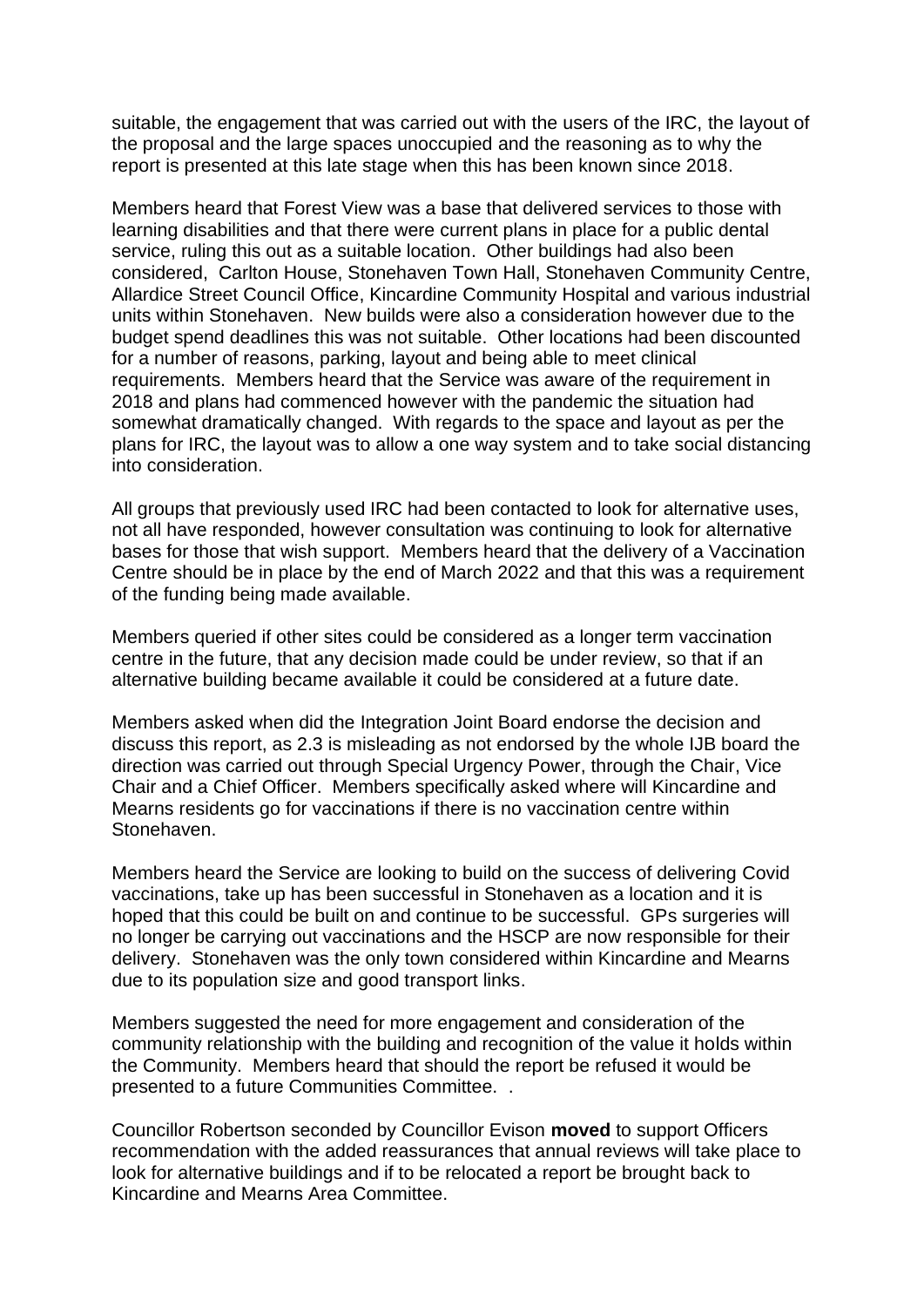Councillor Pike seconded by Councillor Wallace, **moved** as an amendment to refuse the Supplementary Procurement Plan.

The Committee voted:

| For the Motion    | (5) | Councillors Dickinson, Evison, Howatson,<br>Mollison and Robertson, |
|-------------------|-----|---------------------------------------------------------------------|
| For the Amendment | (5) | Councillors Agnew, Carr, Hutchison, Pike,<br>and Wallace            |

The Chair had the casting vote and voted for the amendment, therefore the amendment was carried to refuse the Supplementary Procurement Plan.

The Committee **agreed** to refuse the items on the Supplementary Procurement Plan in Appendix 1 to enable the implementation of the Direction from the Integration Joint Board.

### **ITEMS WHICH THE COMMITTEE MAY WISH TO CONSIDER WITH THE PRESS AND PUBLIC EXCLUDED**

# **15. STONEHAVEN HARBOUR PILES**

An exempt report by the Director of Environment and Infrastructure Services was circulated to Members seeking the approval for the Harbours Service to amend the supplemental work plan and Procurement Approval Form costs associated with procurement for the construction phase for the Steel Sheet Pile Replacement and Refurbishment at Stonehaven Harbour, and to award the tender for the works.

The Committee **agreed** to:

- 1. Approve the Amended Supplementary Workplan in Appendix 1 for the procurement of the construction phase for Steel Sheet Pile Replacement and Refurbishment at Stonehaven Harbour.
- 2. Approve the Procurement Approval Form in Appendix 3 against the Harbours, Coast and Flooding rolling capital programme for 2021/2026.
- 3. The Chief Officer awarding the tender for the Stonehaven Harbour Piling work to Teignmouth Maritime Services.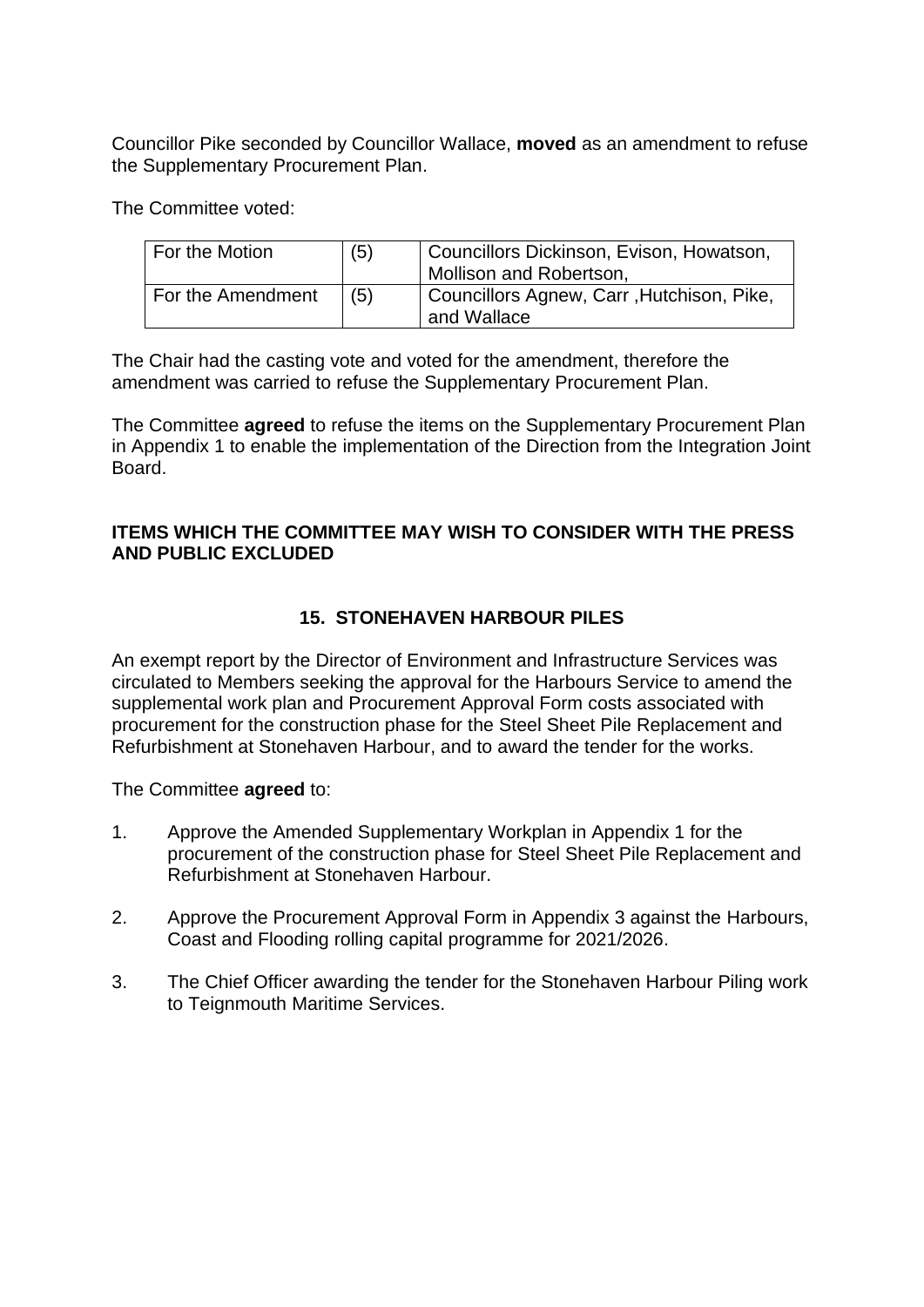### **KINCARDINE AND MEARNS AREA COMMITTEE, 8 FEBRUARY 2022 APPENDIX A**

### **PLANNING APPLICATIONS FOR DETERMINATION**

### **(A) Reference No: APP/2021/2075**

Full Planning Permission for Change of Use of Shop (Class 1) to Hot Food Takeaway (Sui Generis) and Installation of Flue and Fan at The Gourdon Shop, Brae Road, Gourdon

#### **Applicant: Mr B Nibol, c/o Agent Agent: Neil Rothnie Architecture, 73 Huntly Street, Aberdeen, AB10 1TE**

A report by the Director of Environment and Infrastructure Services was circulated advising Members that the Committee was able to consider and take a decision on this item in terms of the Scheme of Governance as there have been valid objections from six or more individuals or bodies with separate postal addresses or premises.

The Senior Planner outlined the report and advised the application was for a change of use from a shop to hot food takeaway. Members heard that the proposed use of a hot food takeaway would replace an existing commercial use, in a prominent location, within the main road through Gourdon. Through the submission of supporting information the proposed development was not considered to result in any adverse amenity impact as noise and odour control measures proposed, and appropriate conditions would limit any amenity loss to that which is reasonably tolerable. The design of external alterations was of a scale and design appropriate to the building and surrounding properties. Furthermore, there was on street parking available in the vicinity of the site, and parking standards were not considered to be significantly different to the existing retail use. As such, the proposal complied with all relevant policies contained within the Aberdeenshire Local Development Plan 2017 and was therefore recommended for approval.

The Committee discussed the application and sought further clarification with regards to the parking arrangements and pedestrian access. The Committee **agreed** to Grant Full Planning Permission subject to the following conditions**:-**

01. Noise from the premises shall not exceed Noise Rating Curve 25 when measured at a point outside any noise sensitive building at least 3.5m from any reflecting surface other than the ground or within a habitable room of any noise sensitive dwelling.

Reason: To ensure that noise from the development does not result in undue loss of amenity for surrounding properties.

02. The premises shall not be brought into use unless the odour control system has been installed in accordance with the approved details as detailed in Appendix B of the Odour Impact Assessment dated 2/11/21 and its operation has been demonstrated to the Planning Authority. Once agreed, the approved odour control system shall be permanently retained and suitably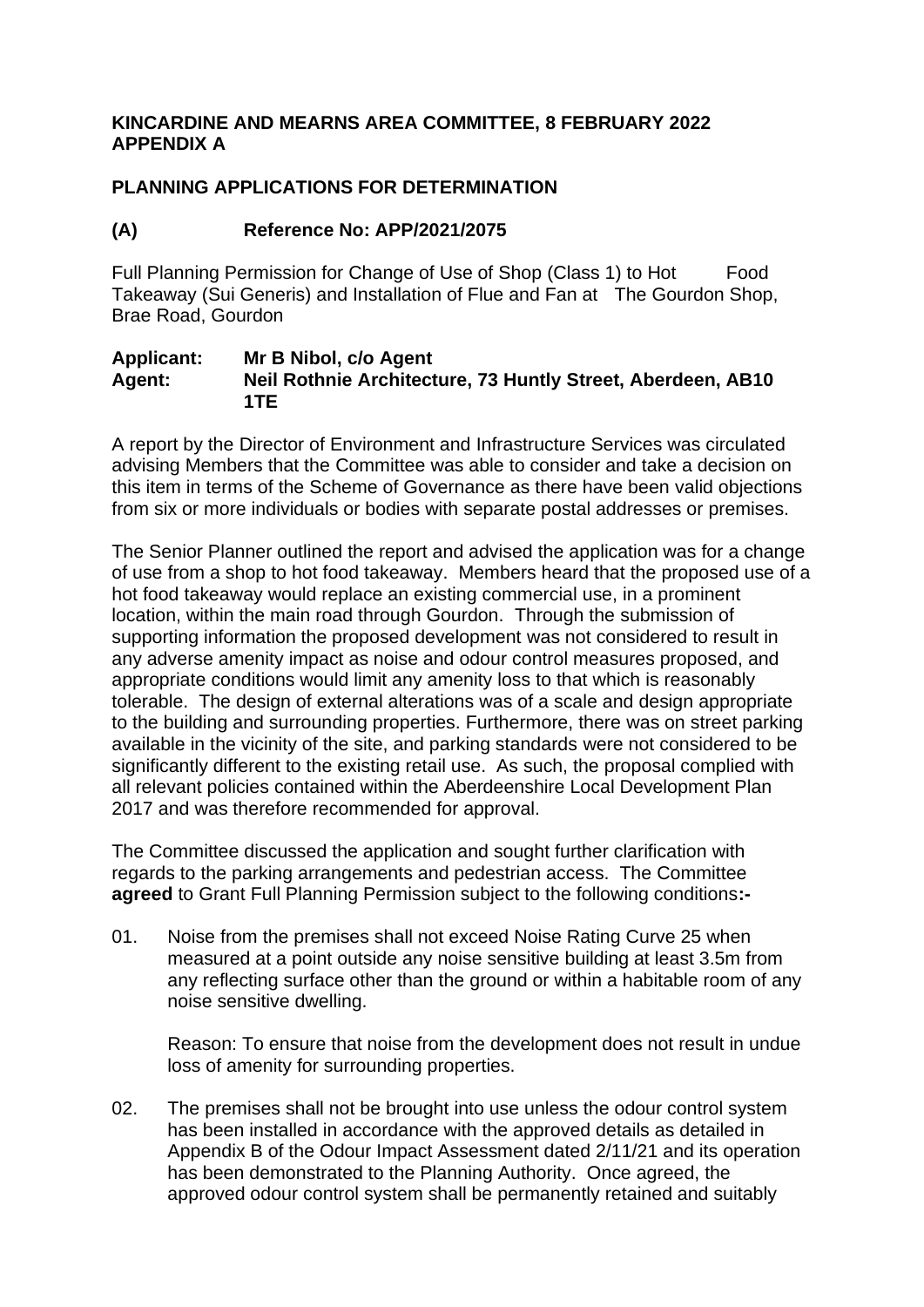maintained, as per Appendix C of the approved Odour Impact Assessment, thereafter.

Reason: To protect the amenity of neighbouring residential properties.

03. No works in connection with the development hereby approved shall take place unless details of a suitably sized and positioned grease trap have been submitted to and approved in writing by the Planning Authority. The development hereby approved shall not be brought into use unless the grease trap has been installed and maintained, in accordance with the approved details.

Reason: To prevent excessive amounts of grease, oils and food from the premises entering the public foul sewer and thereby ensuring there is no adverse impact on the public foul sewer from the development.

### **Reason for Decision:**

The Planning Authority considers that the application is for a development that is in accordance with the Aberdeenshire Local Development Plan 2017. The proposed change of use respects the scale, density, character and amenity of the surrounding area. Furthermore, it would not have an unacceptable impact upon adjacent land uses and residential properties by means of noise or odour and there is safe and convenient access for parking, storage and collection of waste for this commercial venture. The proposal is therefore in accordance with Policy P1 Layout siting and design, Policy P3 Infill and householder developments within settlements (including work proposals), Policy P4: Hazardous and potentially polluting developments and contaminated land, and Policy RD1 Providing suitable services.

## **(B) Reference No: APP/2021/2188**

Full Planning Permission for Change of Use of Sui Generis (Coastguard Station) to Class 4 (Business) at Coastguard Station, Boatie Row, Cowie, Stonehaven

#### **Applicant: Mr and Mrs Lewis, c/o Agent Agent: Inspired Design and Development Ltd, 27 Evan Street, Stonehaven, AB39 2EQ**

A report by the Director of Environment and Infrastructure Services was circulate advising Members that the Committee was able to consider and take a decision on this item in terms of the Scheme of Governance as there have been valid objections from six or more individuals or bodies with separate postal addresses or premises.

The Senior Planner introduced the report and outlined the application was for a change of use from a Coastguard Station to a Class 4 (Business) at Coastguard Station, Boatie Row, Cowie. Members heard that the use of the building would predominantly be for storage of goods relating to an existing business situated at the harbour within the town. Small scale food preparation would be carried out at the site to enable quick resupply for the catering unit. Products prepared on the site would be pasta, couscous and rice that require to be boiled. Salads would be prepared on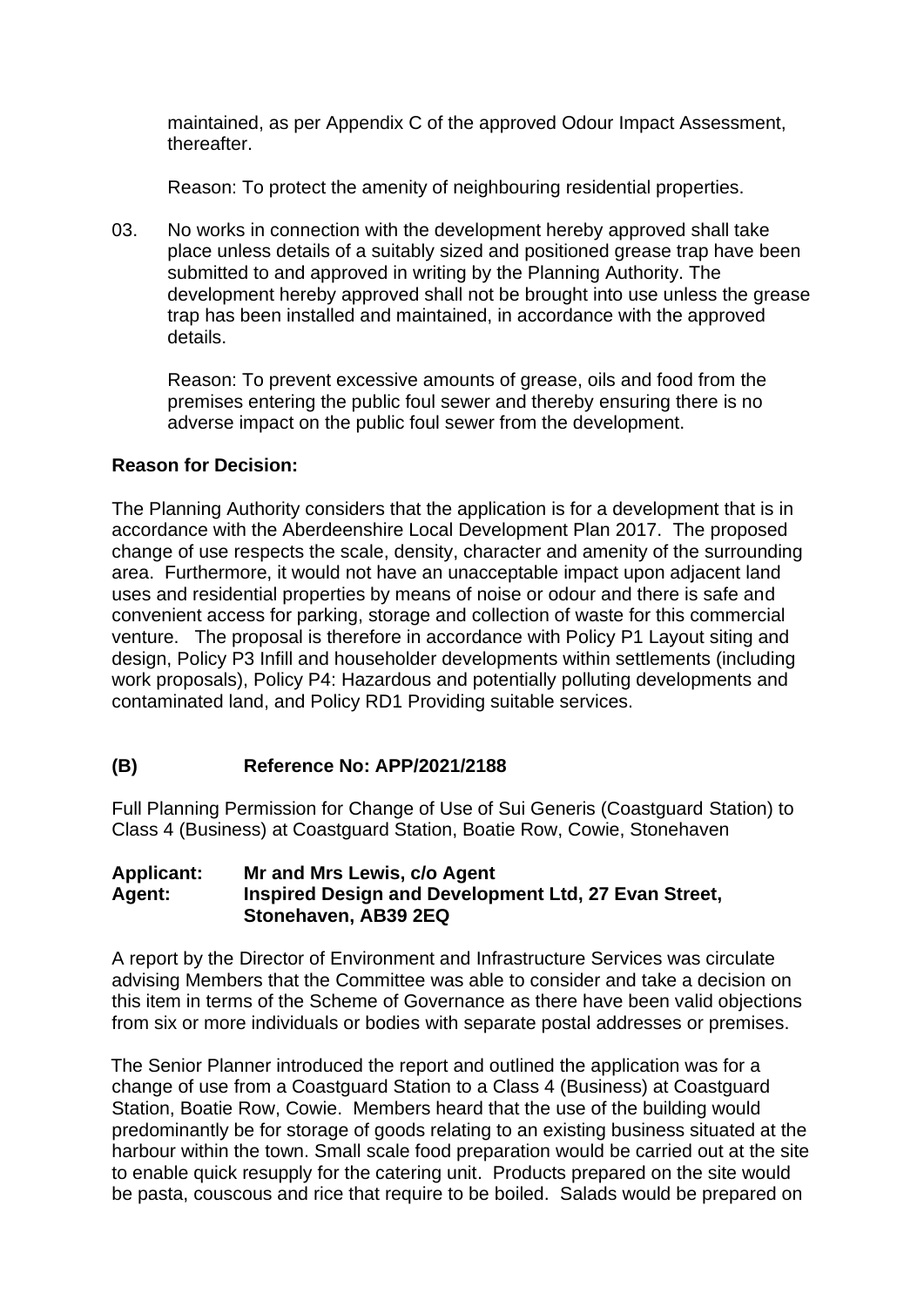site and boxed ready for sale. Soups and quiches would also be made on site. There would be no fried food prepared at the site. Overall, the principle of development was considered acceptable and due to the scale and nature of the business, it was not considered that the proposal would have a detrimental impact on the character or amenity of the surrounding area. The proposal was considered to comply with the relevant policies of the Aberdeenshire Local Development Plan 2017 and was recommended for approval.

Members queried if the building was sold what other businesses could be set up under Class 4 (Business), the Senior Planner advised alternative uses could include a small office or research facility. Members raised concerns about the impact of future vehicle use at the premises.

The Committee discussed the application and **agreed** to Grant Full Planning Permission.

## **Reason for Decision**

The Planning Authority considers that the application is for a development that is in accordance with the Aberdeenshire Local Development Plan 2017. The proposal is considered to form an appropriate infill development within the settlement and the overall level of the development would not have a detrimental impact on the character or amenity of neighbouring sites, in terms of visual impact, odour or noise. As such, the proposal complies with Policy P1: Layout, siting and design, Policy P3: Infill and householder developments within settlements (including home and work proposals) and Policy P4: Hazardous and potentially polluting developments and contaminated land of the Aberdeenshire Local Development Plan 2017.

## **(C) Reference No: APP/2021/2796**

Full Planning Permission for Alterations to Dwellinghouse at Maisley, 38 Arduthie Road, Stonehaven

#### **Applicant: Mr James Dickinson, Maisley, 38 Arduthie Road, Stonehaven, AB39 2DP Agent: Mackie Ramsay and Taylor, 21-23 Waverly Place, Aberdeen, AB10 1XH**

A report by the Director of Environment and Infrastructure Services was circulated advising Members that the Committee was able to consider and take a decision on this item in terms of the Scheme of Governance as the application has been submitted by, or on behalf of, a Member of the Authority, or their spouse or partner, and where the recommendation is to approve.

Councillor Dickinson as indicated at the start of the meeting, left the meeting at this point and took no part in the determination of the application.

The Senior Planner introduced the report and advised the application was for the installation of a roof light tunnel on a pitched slate roof. The siting and design of the proposed development was deemed to be acceptable. It was not anticipated that this